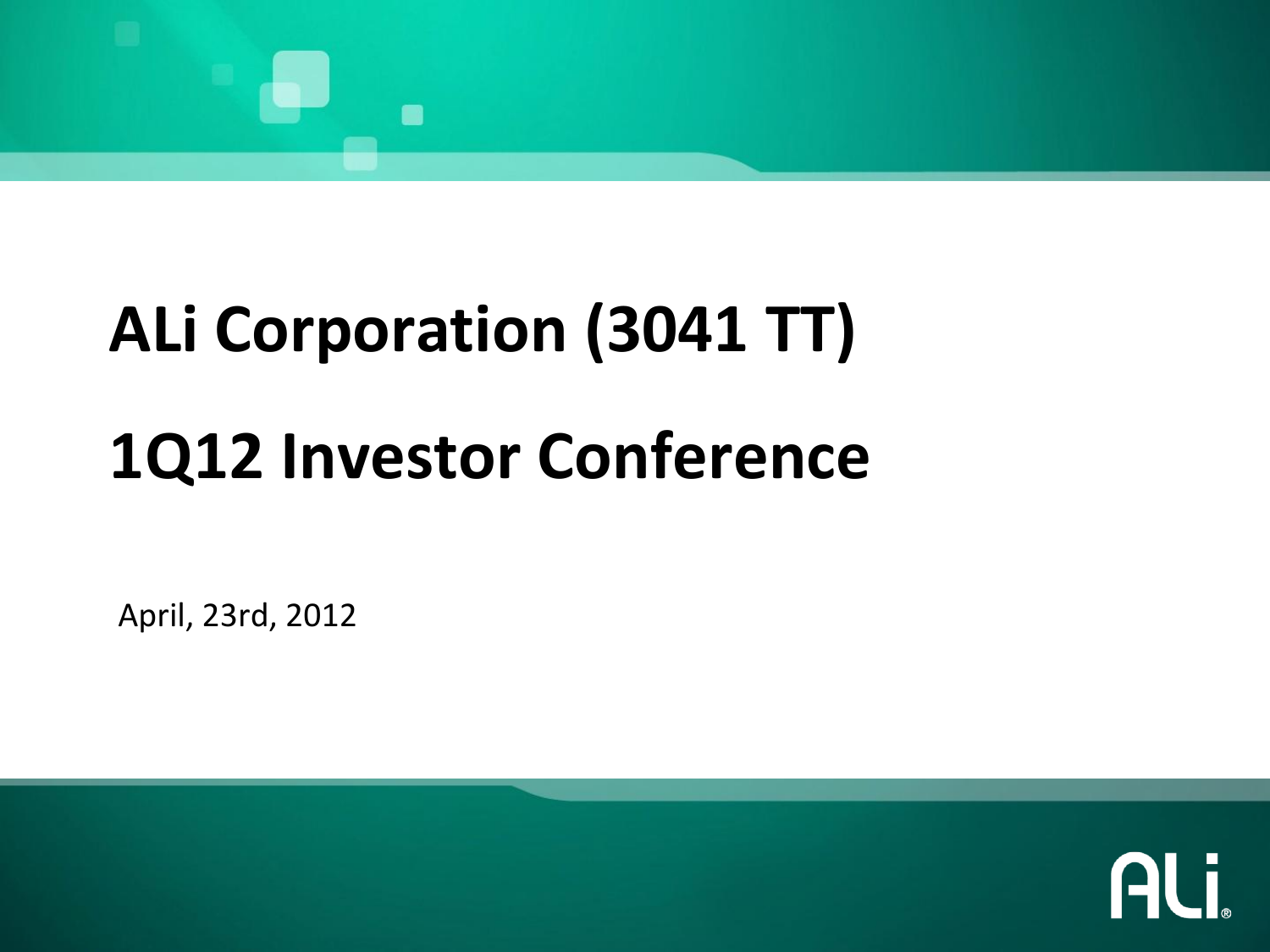#### **1Q12 Consolidated Income Statement**

| (In thousand NT\$)                            |                      |      |                      |      |              |        |        |       |
|-----------------------------------------------|----------------------|------|----------------------|------|--------------|--------|--------|-------|
| (Amounts in thousand New Taiwan Dollars)      | 1Q12 (A)             | %    | 4Q11 (A)             | %    | 1Q11(A)      | %      | QoQ    | YoY   |
| Gross sales                                   | 1,427,164            |      | 1,119,979            |      | 747,904      |        | 27%    | 91%   |
| Less: Sales returns and discounts             | (1,811)              |      | (44)                 |      | (1, 105)     |        | 4016%  | 64%   |
| Net sales                                     | 1,425,353            | 100% | 1,119,935 100%       |      | 746,799 100% |        | 27%    | 91%   |
| Cost of goods sold                            | (733, 231)           |      | (605, 691)           |      | (379, 430)   |        | 21%    | 93%   |
| Gross profits                                 | 692,122              | 49%  | 514,244              | 46%  | 367,369      | 49%    | 35%    | 88%   |
| Operating expenses                            |                      |      |                      |      |              |        |        |       |
| Selling expenses                              | (83, 540)            | (6%) | (68, 331)            | (6%) | (46, 594)    | $-6%$  | 22%    | 79%   |
| Administrative expenses                       | (69, 568)            | (5%) | (61, 588)            | (5%) | (51, 516)    | $-7%$  | 13%    | 35%   |
| Research and development expenses             | $(238, 627)$ $(17%)$ |      | $(190, 497)$ $(17%)$ |      | (158, 858)   | $-21%$ | 25%    | 50%   |
| Total operating expenses                      | $(391, 735)$ $(27%)$ |      | $(320, 416)$ $(29%)$ |      | (256, 968)   | $-34%$ | 22%    | 52%   |
| Operating income                              | 300,387              | 21%  | 193,828              | 17%  | 110,401      | 15%    | 55%    | 172%  |
| Non-operating income and gain(expense & loss) | 28,698               |      | 27,968               |      | 30,832       |        | 3%     | $-7%$ |
| Income before income tax                      | 329,085              |      | 221,796              |      | 141,233      |        | 48%    | 133%  |
| Income tax (expense) benefit                  | (62, 532)            |      | (73, 203)            |      | (7, 713)     |        | $-15%$ | 711%  |
| Net income                                    | 266,553              | 19%  | 148,593              | 13%  | 133,520      | 18%    | 79%    | 100%  |
| Earnings Per Share(in New Taiwan Dollars)     | 0.91                 |      | 0.51                 |      | 0.44         |        |        |       |
|                                               |                      |      |                      |      |              |        |        |       |

e a construction of the construction of the construction of the construction of the Page2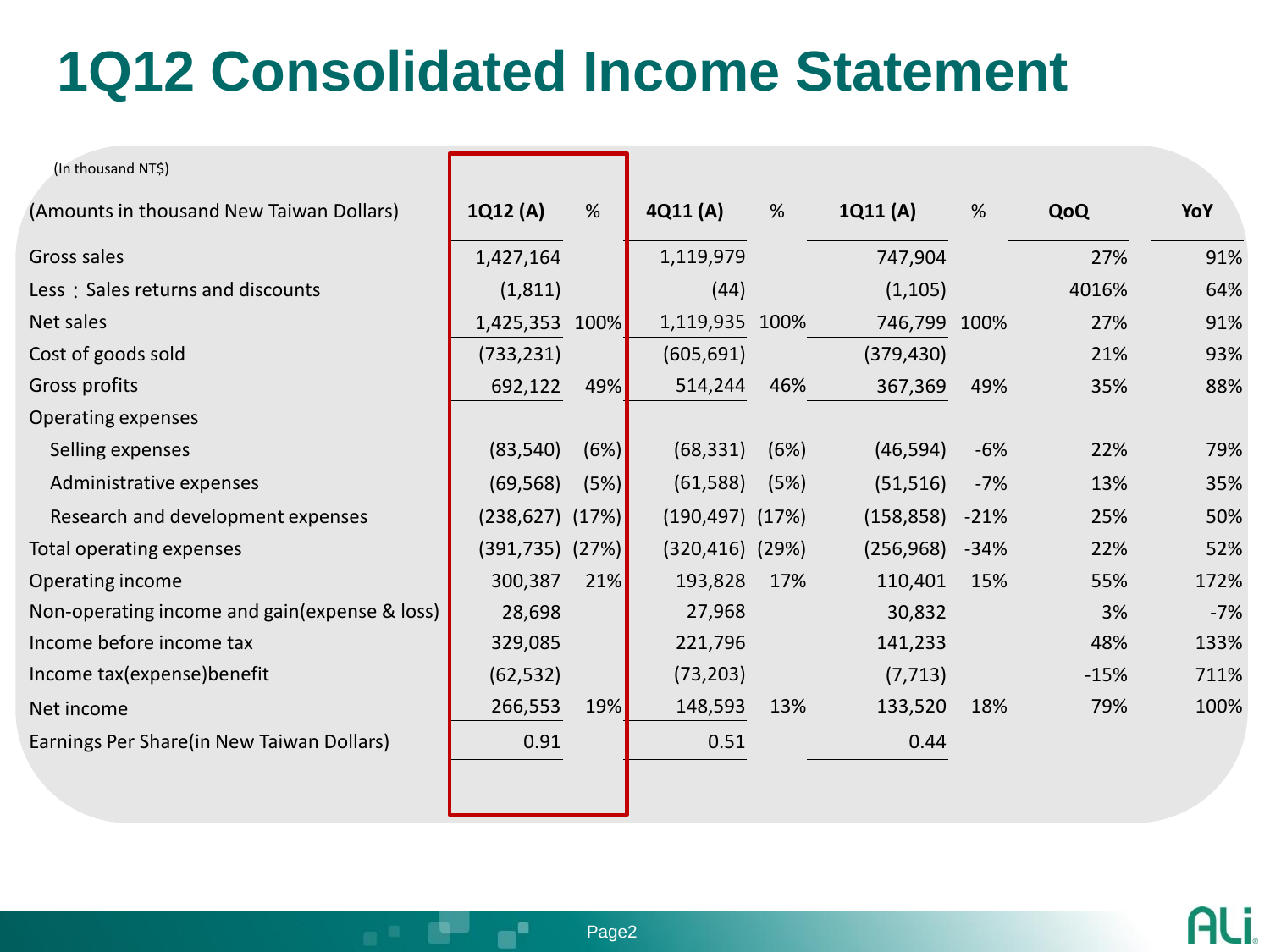#### **1Q12 Consolidated Balance Sheets**

| (In NT\$ thousands)               |             |           |           |
|-----------------------------------|-------------|-----------|-----------|
| Selected Items from Balance Sheet | <b>1Q12</b> | 4Q11      | 1Q11      |
| Cash & financial asset current    | 4,261,759   | 3,654,394 | 4,556,153 |
| Notes and accounts receivable     | 665,054     | 558,802   | 328,272   |
| Inventory (net)                   | 311,032     | 176,481   | 271,853   |
| Other current assests             | 262,736     | 361,799   | 211,727   |
| <b>Total current asset</b>        | 5,500,581   | 4,751,476 | 5,368,005 |
| <b>Funds and Investments</b>      | 23,004      | 21,144    | 4,222     |
| <b>Net PP&amp;E</b>               | 566,013     | 563,881   | 551,750   |
| Intangible assets                 | 126,662     | 138,307   | 119,585   |
| <b>Other assets</b>               | 1,023,181   | 1,057,016 | 1,175,556 |
| <b>Total assets</b>               | 7,239,441   | 6,531,824 | 7,219,118 |
| Notes & accounts payable          | 862,357     | 471,751   | 436,634   |
| Other current liabilities         | 648,109     | 594,298   | 601,329   |
| <b>Other liabilities</b>          | 10,622      | 11,482    | 13,199    |
| <b>Total liabilities</b>          | 1,521,088   | 1,077,531 | 1,051,162 |
| <b>Total shareholders' equity</b> | 5,718,353   | 5,454,293 | 6,167,956 |
| <b>Key Indices</b>                |             |           |           |
| A/R Turnover Days                 | 39          | 46        | 42        |
| <b>Inventory Turnover Days</b>    | 34          | 43        | 87        |
| <b>Current Ratio</b>              | 3.6         | 4.5       | 5.2       |
|                                   |             |           |           |

(Total outstanding shares were 303,949,100 units as of March 31, 2012)

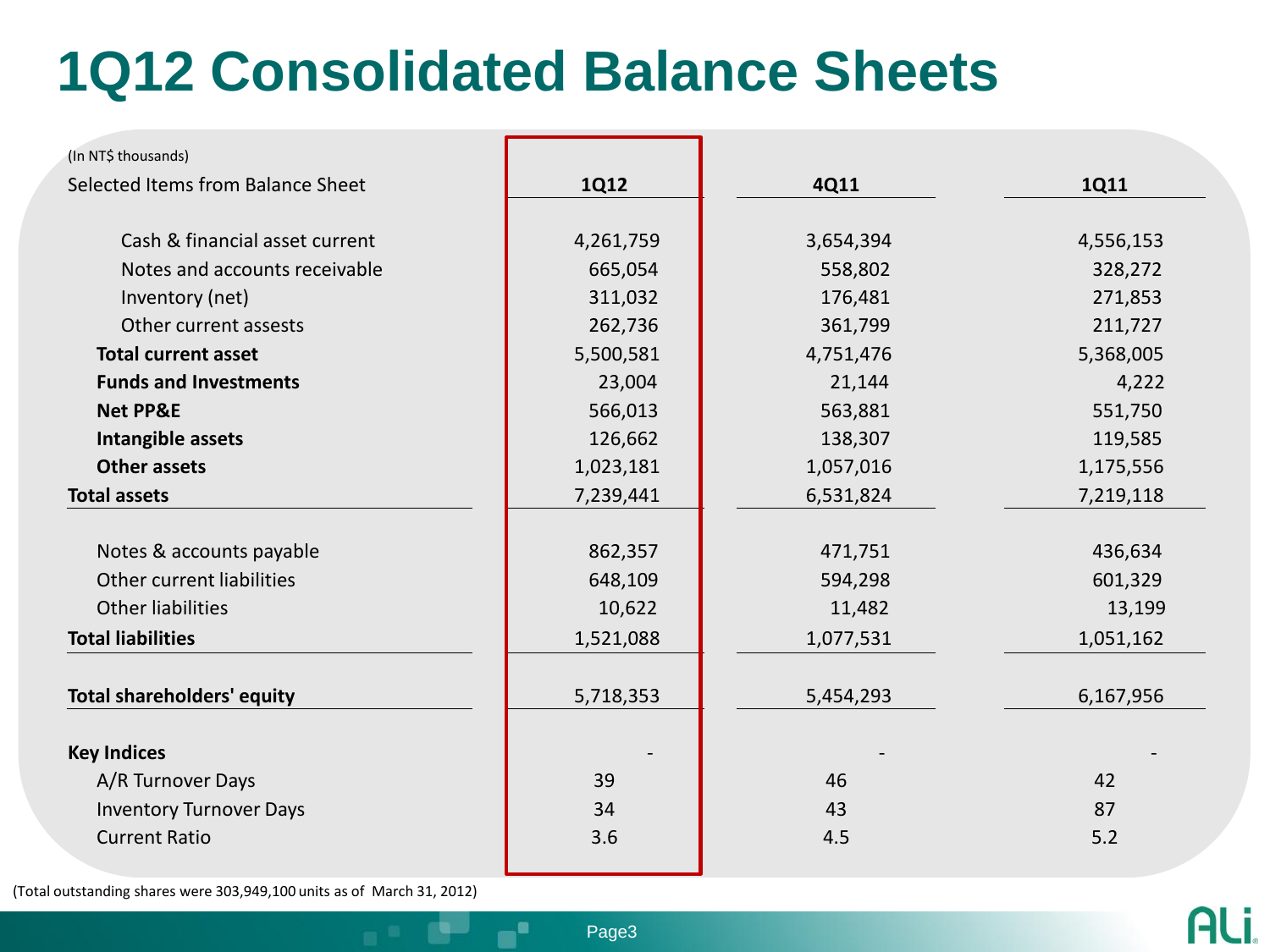#### **1Q12 Revenue Breakdown**



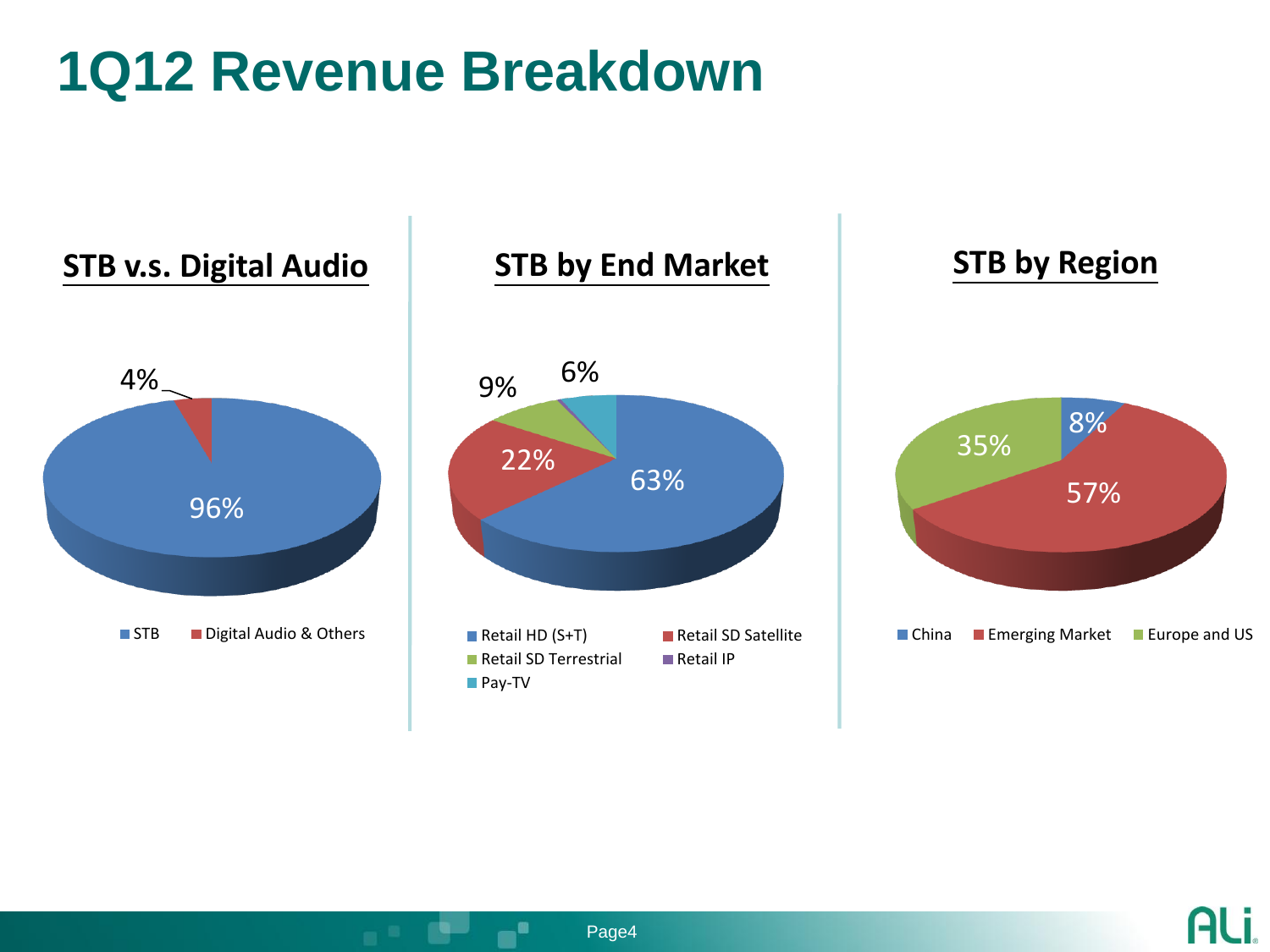#### **2Q12 Guidance**

- $\Box$  Revenue to be between NT\$ 1,283 million and NT\$ 1,425 million
- Gross profit margin to be between 48% and 50%
- OPEX to be between NT\$415 million and NT\$435 million
- $\Box$  Operating profit margin to be between 16% and 19%